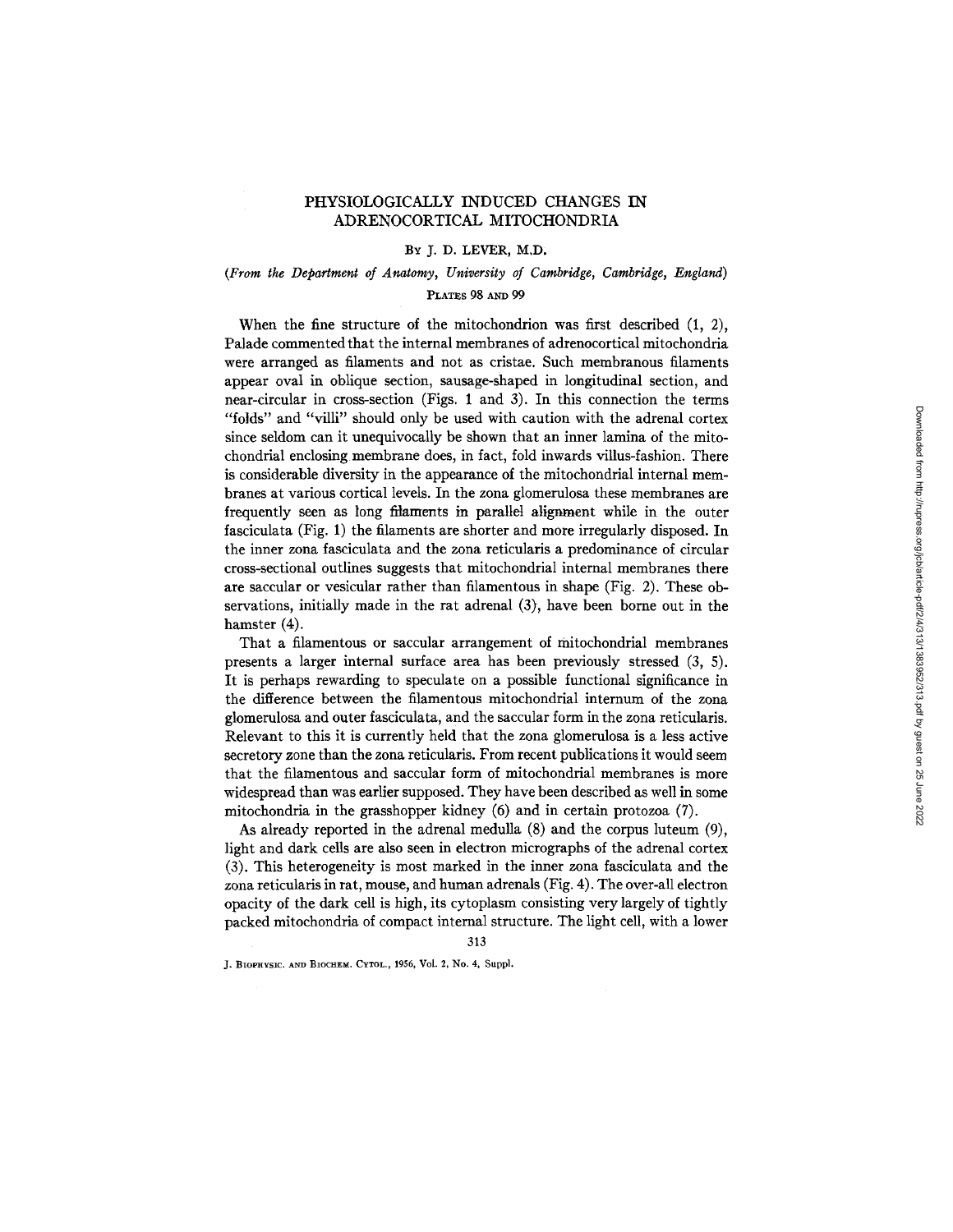### 314 ADRENOCORTICAL MITOCHONDRIA

electron density, has on the other hand fewer mitochondria per unit crosssectional area and these appear generally larger in outline than in the dark cell and have loosely arranged internal membranes. Moreover, between many of the light-cell mitochondria are clusters of thin-walled and predominantly agranular vesicles. Any attempted interpretation of the light-dark diversity in cell appearance immediately raises the question as to whether this is merely a product of fixation of doubtful significance. In this connection it is worth recording that it was a constant feature of preparations fixed both by immersion and by perfusion with both Dalton's (10) and Palade's (11) fluids. Chapman (12) observed "differences in the state of preservation" of mitochondria within the same insect flight muscle cell: some of these mitochondria contained "blebs and vacuoles" but others did not. He postulated that differences in local physiology and hence in chemical activity within individual mitochondria accounted for this diversity in appearance.

On a larger (cellular) scale it is possible that light and dark cells in the adrenal cortex (Fig. 4) are in different states of secretory activity. Since the presence of intracellular osmiophilic materials is an accepted indication of the ability of an adrenocortical cell to secrete, and since during the process of secretion some at least of these materials are visibly depleted, it may be that the light cell is a discharging or discharged form, while the dark cell is in an undischarged state. That differences in secretory activity are reflected by cyto-morphological change is further supported by the finding of numbers of cortical cells intermediate in appearance between the light- and dark-cell extremes (Fig. 4). Whether or not a light cell may revert to the dark form is not certain. Particularly in the zona reticularis many of the light cells contain a preponderance of mitochondria with little or no recognizable internal membranes (Fig. 7): an appearance which strongly suggests an expendability of adrenocortical mitochondria.

The suggestion has already been made (3) that lipide material within the adrenal cortex appears within the mitochondria. In Fig. 5 from the rat zona fasciculata a series of bodies is shown ranging from mitochondria *per se* to bodies indistinguishable from lipide droplets. In the intermediate forms the content of osmiophilic material and the clear definition of internal membranes are reciprocally related. These findings in the rat adrenal have been sustained in the hamster adrenal, in which, bodies identifiable by their internal membranes as mitochondria have also a marked content of osmiophilic material (4).

If the term "mitochondrial vacuolation" is taken to mean a space or spaces within a mitochondrion, then two varieties of vacuolation are observed:  $(a)$ intercommunicating irregular spaces (or a single compound space) between mitochondrial internal membranes, and  $(b)$  well circumscribed spaces. The first variety is typically seen in many light-cell mitochondria while the second and less frequently occurring variety might be seen in any adrenocortical mitochondrion. Cautious interpretation of these appearances prompts the obvious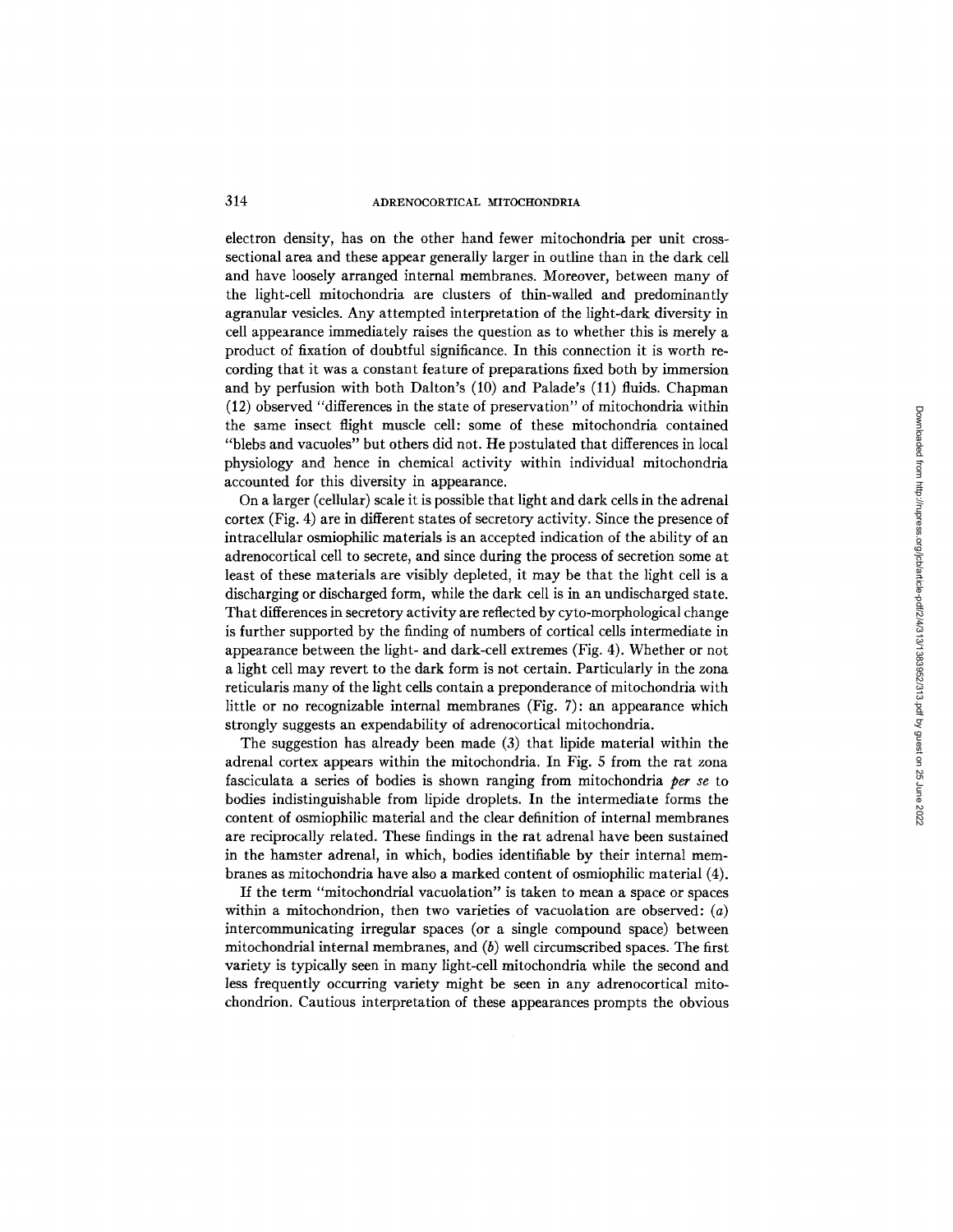j. D. LEVER 315

comment that saccular organelles in juxtaposition to mitochondria may indent. or be enwrapped by these bodies: thus in certain planes of section a mitochondrion would appear to contain a well circumscribed vacuole.

Miller (13) has recently shown that the mitochondrial count in the rat zona fasciculata is proportional to the level of cell activity. This finding is supported here although no quantitative estimates have been made. Thus after hypophysectomy it is well known that, concurrent with the depression of adrenocortical secretory activity, degenerative changes occur primarily in zona fasciculata and reticularis (14, 15). Electron micrographs of these zones in the rat suggest a considerable reduction in the numbers of mitochondria 6 weeks after hypophysectomy (16). Conversely if hypophysectomised animals are treated with ACTH there is an increased number of mitochondria, particularly in the zona fasciculata and reticularis, and to a lesser extent in the zona glomerulosa (16). Whereas ACTH treatment of the hypophysectomised rat results in a full-thickness repair of the adrenal cortex, a localized proliferation of the zona glomerulosa ensues if the  $Na/K$  ratio is lowered (16). This proliferated tissue consists of cells varying in their over-all electron opacity (Fig. 6). The darker cells contain frank lipide droplets and a number of compact mitochondria with saccular internal membranes. Many of the lighter cell mitochondria are irregularly vacuolated.

In electron micrographs of the rat and hamster adrenal cortex after stimulation (16, 4) by ACTH or by lowering the Na/K ratio (zona glomerulosa), many of the mitochondria are seen to have incomplete enclosing membranes (Figs. 6 and 8). Indeed in such situations there is free continuity between mitochondrial interna and the cytoplasm at large. Such open form mitochondria, a marked feature of the activated gland, are also to be found in the unstimulated cortex though not in such numbers. Powers and Ehret (7) have claimed continuity between the internal "tubules" of *Paramecium* mitochondria and the cytoplasm at large, and they have also questioned the integrity of a mitochondrial limiting membrane in their preparations.

A further notable feature of the hamster adrenal cortex is particularly well seen in the ACTH-treated animal (4). Within 2 hours of the commencement of treatment, the limiting membranes of a number of the mitochondria appeared (in electron micrographs) to be polylaminar in part of their extent (Figs. 8 and 9). These appearances while numerous in the zona fasciculata and reticularis are seen in fewer number in the zona glomerulosa. It must be recorded that this mitochondrial feature can occasionally be detected in the normal hamster adrenal. Such polylaminar membranous collections closely simulate the lamellar component of the Golgi apparatus, as described by Dalton and Felix (17). Multilaminar membranous fascicles are also found within mitochondrion-like bodies (4). It is highly probable that these layered membranes are in fact collections of bilaminar sheets having a tubular outline Downloaded from http://rupress.org/jcb/article-pdf/2/4/313/132/313.pdf by guest on 25 June 2022 Downloaded from http://rupress.org/jcb/article-pdf/2/4/313/1383952/313.pdf by guest on 25 June 2022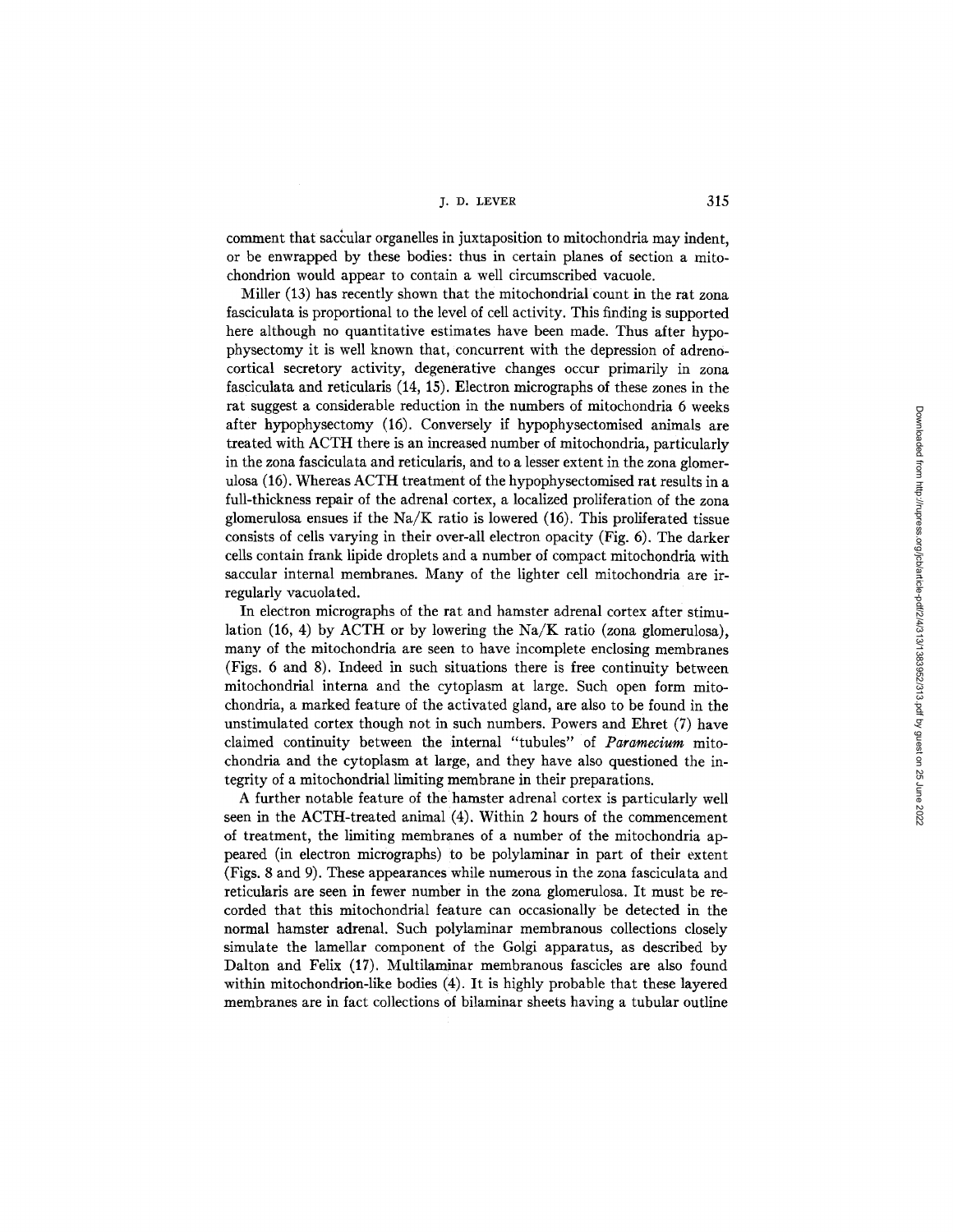### 316 ADRENOCORTICAL MITOCHONDRIA

in cross-section. If they were tubules *per se* their outlines would probably not appear in such uninterrupted length in so thin a section (150 to 200 A). In a strongly stimulated adrenal cortex new mitochondria are almost certainly formed in large number. With this in mind, appearances such as those in Figs. 8 and 9 might suggest a mode of mitochondrial genesis for the adrenal cortex at any rate. Possibly a fascicle of the bilaminar sheets (alreadydescribed as a likely Golgi component) curls upon itself inscribing a certain volume of cytoplasm. Then perhaps, by a budding process from these sheets (Figs. 8 and 9), a system of filaments or sacs is shed inwards to occupy the space contained by the new enclosing membranes.

Such an hypothesis of mitochondrial formation lends weight to the earlier observations on open form mitochondria. Clearly if mitochondria arise by the curling and subsequent modification of a collection of sheets they must be freely open to the cytoplasm in some part of their circumference. It may be that such an opening may seal up or become exceedingly small. The concept of a closed mitochondrion is in accord with observations that mitochondria behave as osmometers (18) and also contain a high enzyme concentration. However, it is not inconceivable that mitochondria are osmometers with a leak; this leak may be a variable quantity according to the size of the pore or deficiency in the enclosing membrane. The size of such a pore might be controlled by such unknown factors as the intramitochondrial pressure, the regional cytoplasmic pressure, and surface tension effects.

Finally, if the bodies depicted in Figs. 8 and 9 are indeed equivocally Golgimitochondrial in nature, then a more plastic concept of both organelles is clearly desirable.

#### **SUMMARY**

1. Adrenocortical mitochondria contain filamentous or saccular internal membranes and are probably the sites of lipide elaboration or accumulation. They are numerous in the stimulated gland and scanty after hypophysectomy. There is evidence that they are expendable: light cells contain numbers of irregularly vacuolated and broken mitochondria with disorganized internal membranes.

2. Openings have been observed in some mitochondrial limiting membranes, particularly in the stimulated hamster and rat adrenal cortices, but to a lesser extent in the unstimulated glands.

3. Similarities between mitochondrial and Golgi membranes suggest a possible mode of mitochondrial formation.

4. These findings have been interrelated and discussed.

#### **REFERENCES**

- 1. Palade, *G. E., J. Histochem. and Cytochem.,* 1953, 1, 188.
- 2. SjSstrand, F. S., *Nature,* 1953, 171, 30.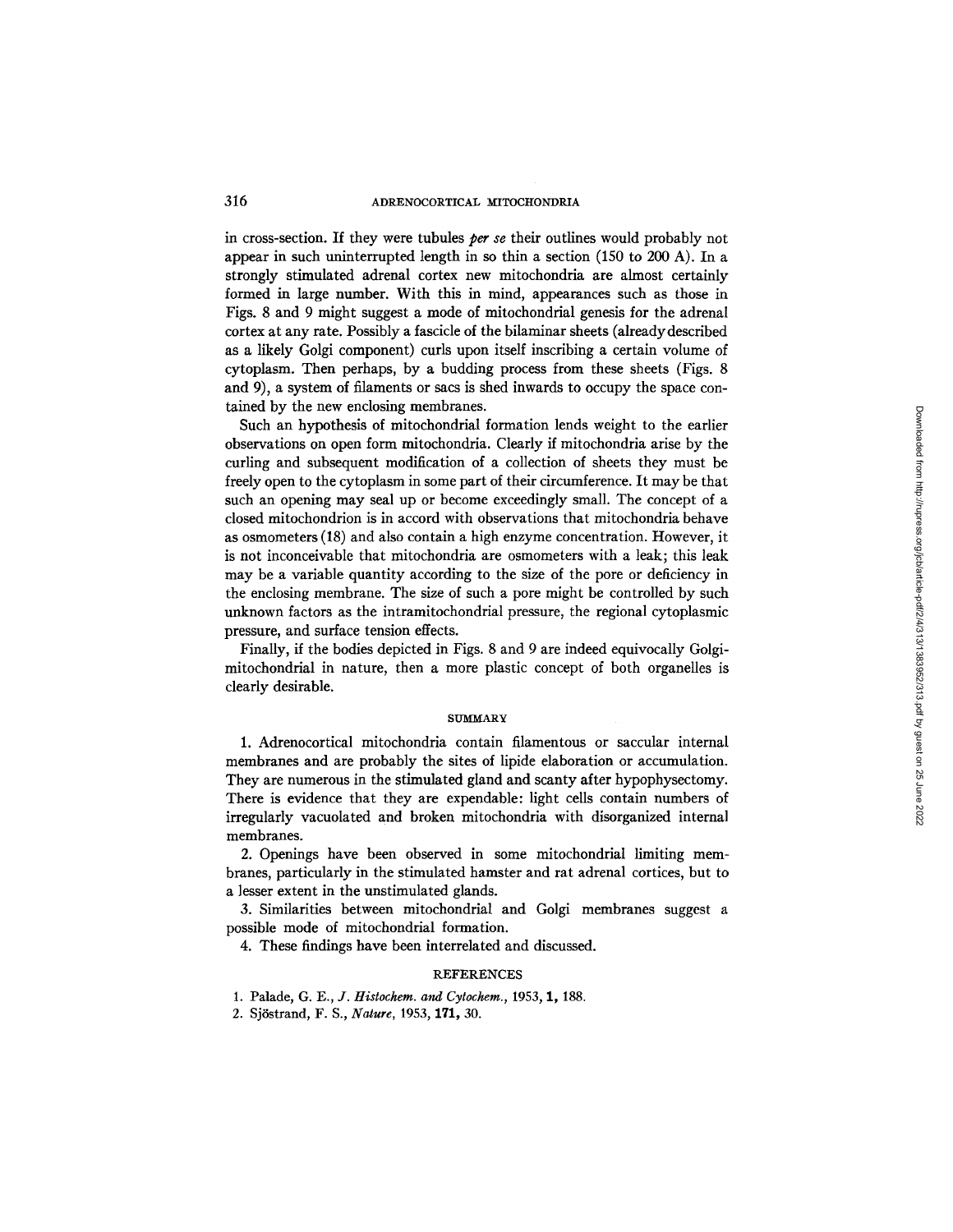# J. D. LEVER 317

- 3. Lever, J. D., *Am. J. Anat.,* 1955, 97, in press.
- 4. Lever, J. D., data to be published.
- 5. Sedar, A. W., and Porter, K. R., *J. Biophysic. and Biochem. Cytol.,* 1955, 1, 583.
- 6. Beams, H. W., Tahmisian, T. N., and Devine, R. L., *J. Biophysic. and Biochem. Cytol.,* 1955, 1, 197.
- 7 Powers, E. L., Ehret, C. F., and Roth, L. E., *Biol. Bull.,* 1955, 108, 182.
- 8. Lever, J. D., *Endocrinology,* 1955, 57, 621.
- 9. Lever, J. D., *Anat. Rec.,* 1956, 124, in press.
- 10. Dalton, A. J., *Anat. Rec.*, 1955, 121, 281.
- 11. Palade, *G. E., J. Rxp. Meal.,* 1952, 95, 285.
- 12. Chapman, *G. B., J. Morphol.,* 1954, 95, 237.
- 13. Miller, R. A., *Am. J. Anat.,* 1953, 92, 329.
- 14. Smith, P. E., *Am. J. Anat.,* 1930, **45,** 205.
- 15. Deane, H. W., and Greep, R. O., *Am. J. Anat.,* 1946, 79, 117.
- 16. Lever, J. D., *Endocrinology,* 1956, 58, 163.
- 17. Dalton, A. J., and Felix, M. D., *Am. J. Anat.,* 1954, 94, 171.
- 18. Claude, A., and Fullam, *E. F., J. Exp. Med.,* 1945, 81, 51.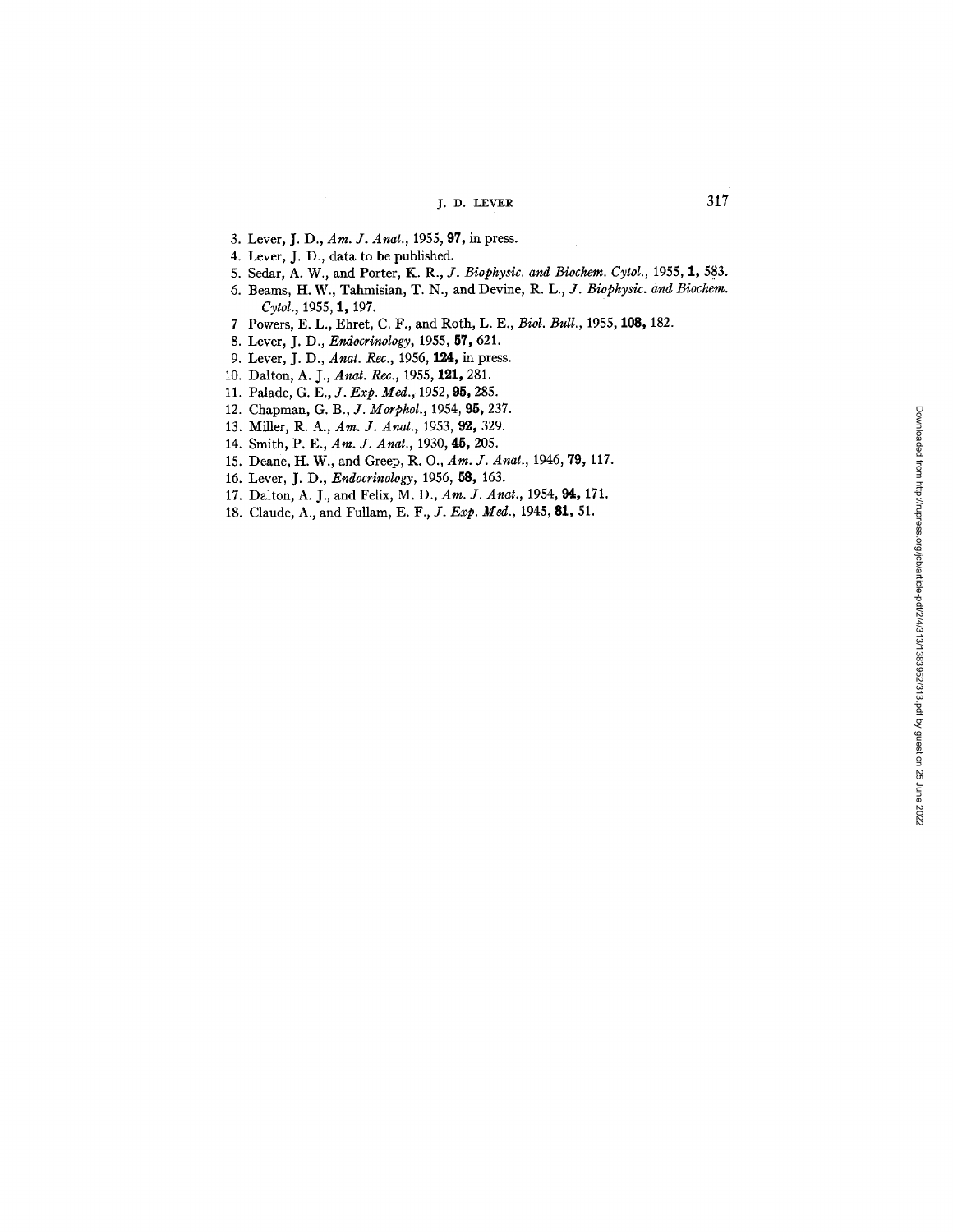#### EXPLANATION OF PLATES

#### PLATE 98

FIG. 1. Mitochondrial sections in the rat outer zona fasciculata. The variegated outlines of the internal membranes suggest a filamentous form.  $\times$  36,000.

FIG. 2. Mitochondria in the rat zona reticularis. The cross-sectional outline of the internal membranes is almost exclusively near-circular which suggests a saccular morphology.  $\times$  27,000.

FIG. 3. The mitochondrial internal membranes are clearly filamentous in this field from the hamster inner zona glomerulosa during a course of ACTH treatment.  $\times$  27,500.

FrG. 4. In this human zona reticularis, examples of dark, light, and intermediate cells are depicted. Dark cells contain a large number of compact osmiophilic mitochondria per unit area of section and few obvious saccular organelles. Light ceils have fewer mitochondria per unit area and these are loosely vacuolated: these cells and also the intermediate cells possess numbers of thin-walled sacs. Intensely opaque lipide bodies are seen in all three cell types.  $\times$  10,000.

FIG. 5. From the rat zona fasciculata. Mitochondria  $(M)$ , frank lipide droplets  $(A)$ , and bodies intermediate in appearance  $(B)$  are depicted. There is an inverse relationship between the clarity of outline of the internal membranes and the content of osmiophilic material in these intermediate bodies  $(B_1, B_2, B_3) \times 25,000$ .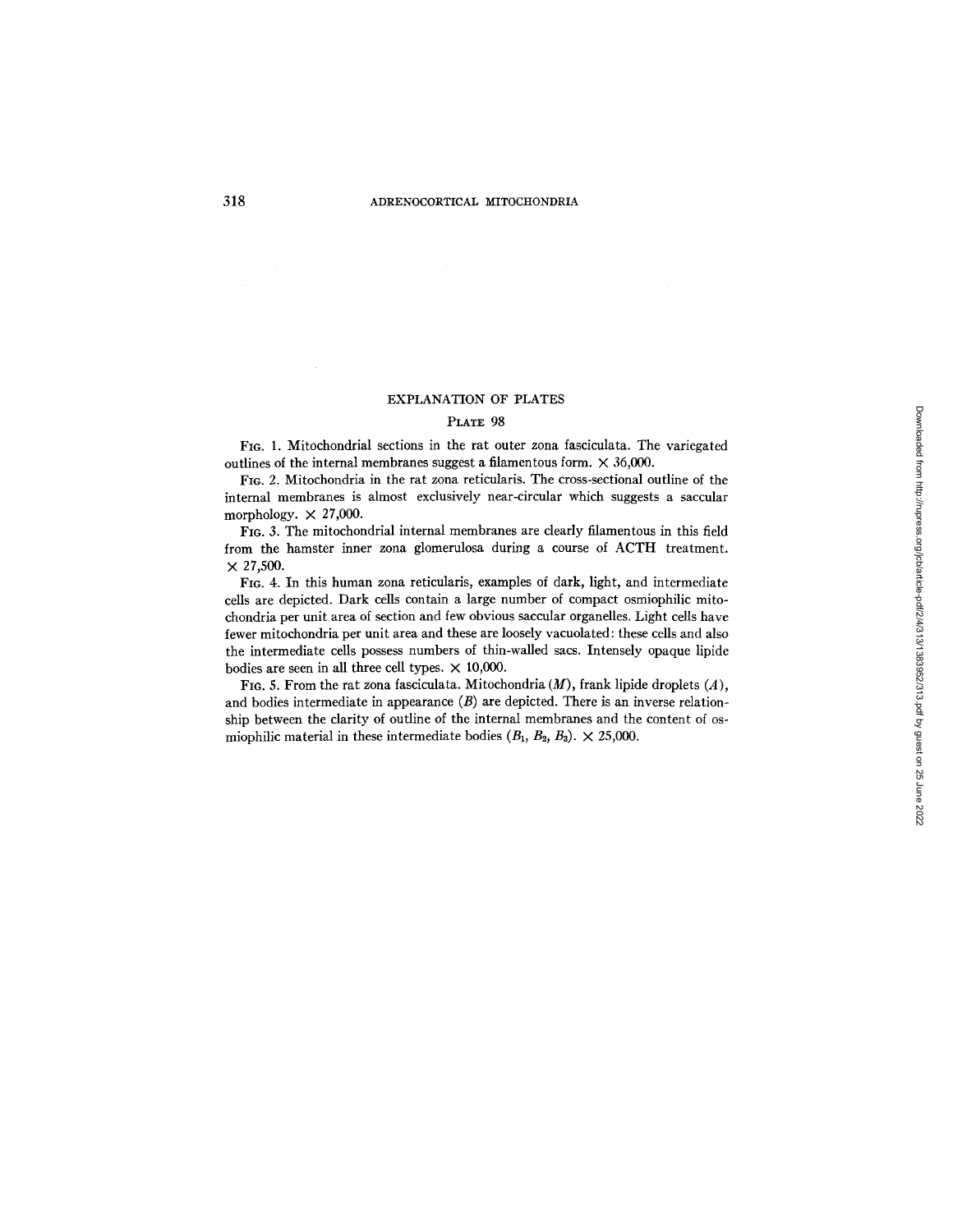

(Lever: Adrenocortical mitochondria)

PLATE 98 VOL. 2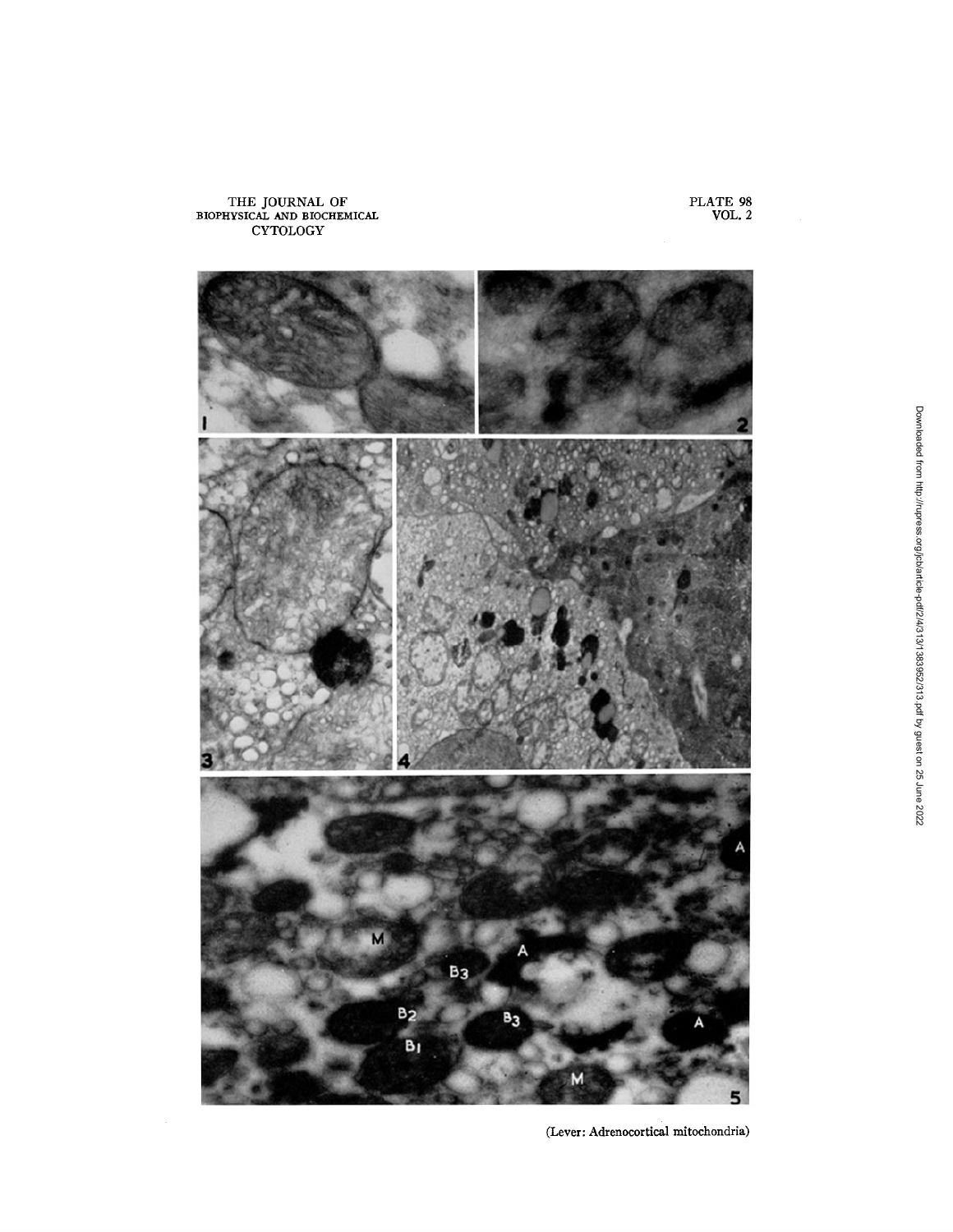#### PLATE 99

FIG. 6. From the zona glomerulosa of an hypophysectomized (6 weeks) rat in which the Na/K ratio has been lowered. The zone becomes hyperplastic and numbers of light and dark cells are produced. Note that some mitochondria in both cell types have deficient limiting membranes allowing continuity between their interna and the general cytoplasm.  $\times$  22,500.

FIG. 7. Portions of mitochondria in a light cell from the juxta-medullary zona reticularis in the rat. The lower body  $(A)$  is just recognizable as a mitochondrion by its scant content of internal sacs while in the upper body  $(B)$  recognizable internal membranes are lacking. The regional cytoplasm contains numbers of granular and agranular sacs.  $\times$  22,500.

FIGS. 8 and 9. Both figures are from the outer zona fasciculata of the ACTH-treated hamster. Mitochondrion-like bodies are seen to have polylaminated limiting membranes over some of their perimeter. In Fig. 9 the appearance of these laminated membranes suggests their identity with the lamellar component of the Golgi apparatus. It may be that sacs and filaments bud inwards from these membranes at regions like  $\overline{A}$  (both figures). In Fig. 8 note that the left mitochondrion is freely open to the cytoplasm along one part of its perimeter  $(B) \times 80,000$ .